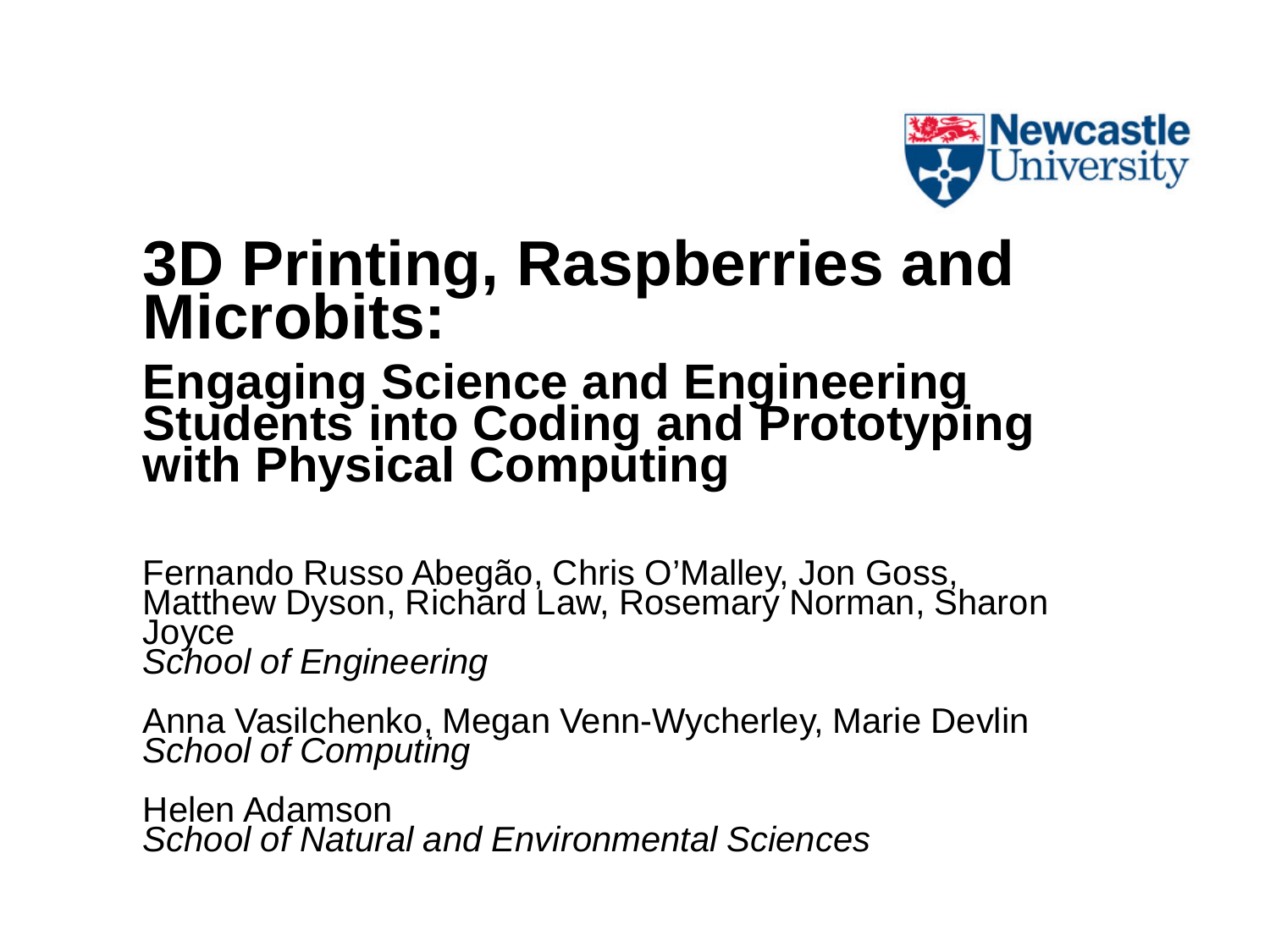# **Physical Computing**





**Raspberry Pi/3D Printing Fluorescence Microscopy**

**Arduino pH Meter 3D Printing**<br>Cross section flow reactor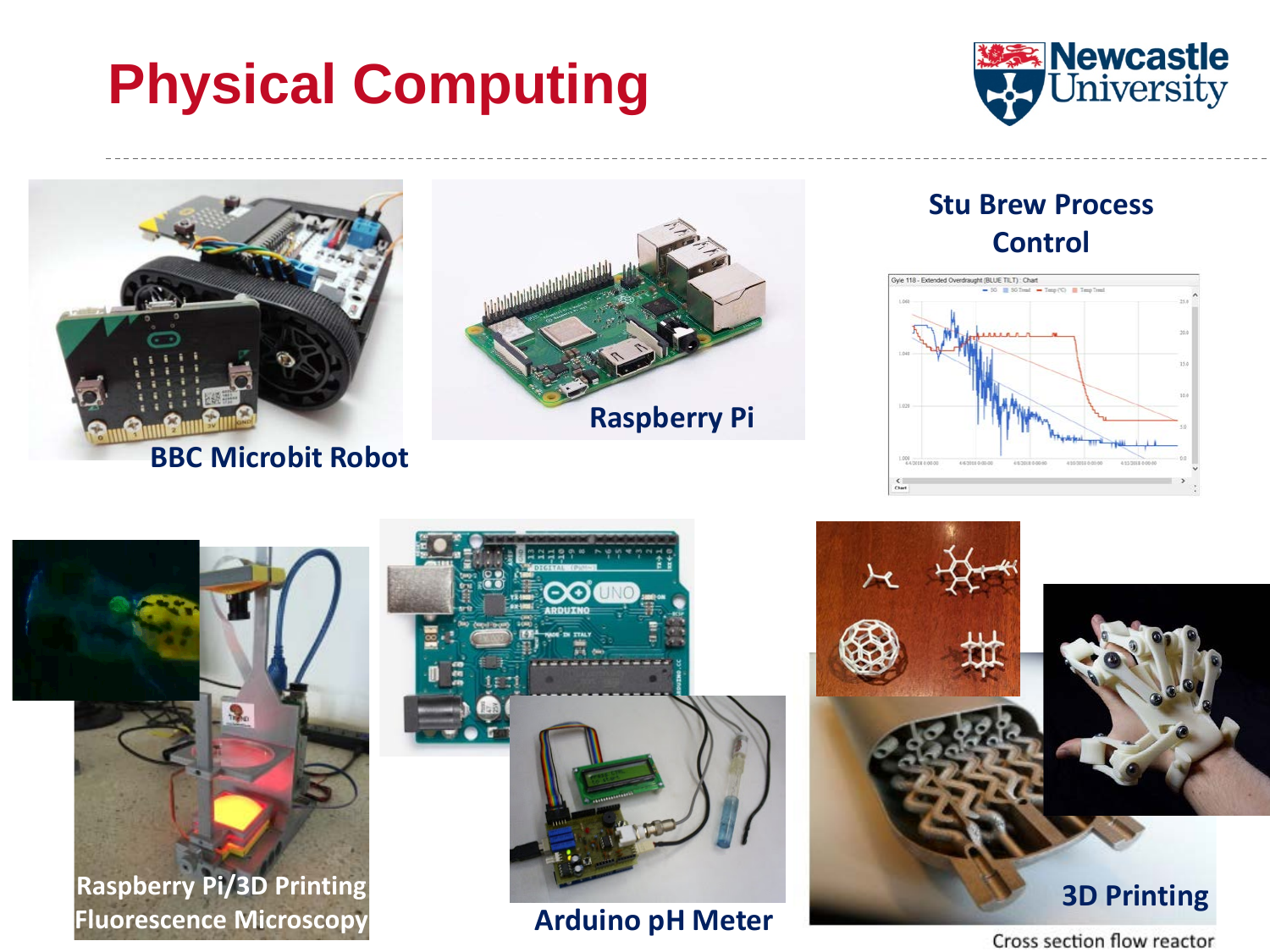## **Project**



- **Strategic Innovation Fund, ULTSEC**;
- **Aims:**
	- Introduce Physical Computing as a tool to teach and engage students into coding, prototyping and engineering design skills;
	- Widen access to engineering and science students from noncomputing or non-electronics background students;

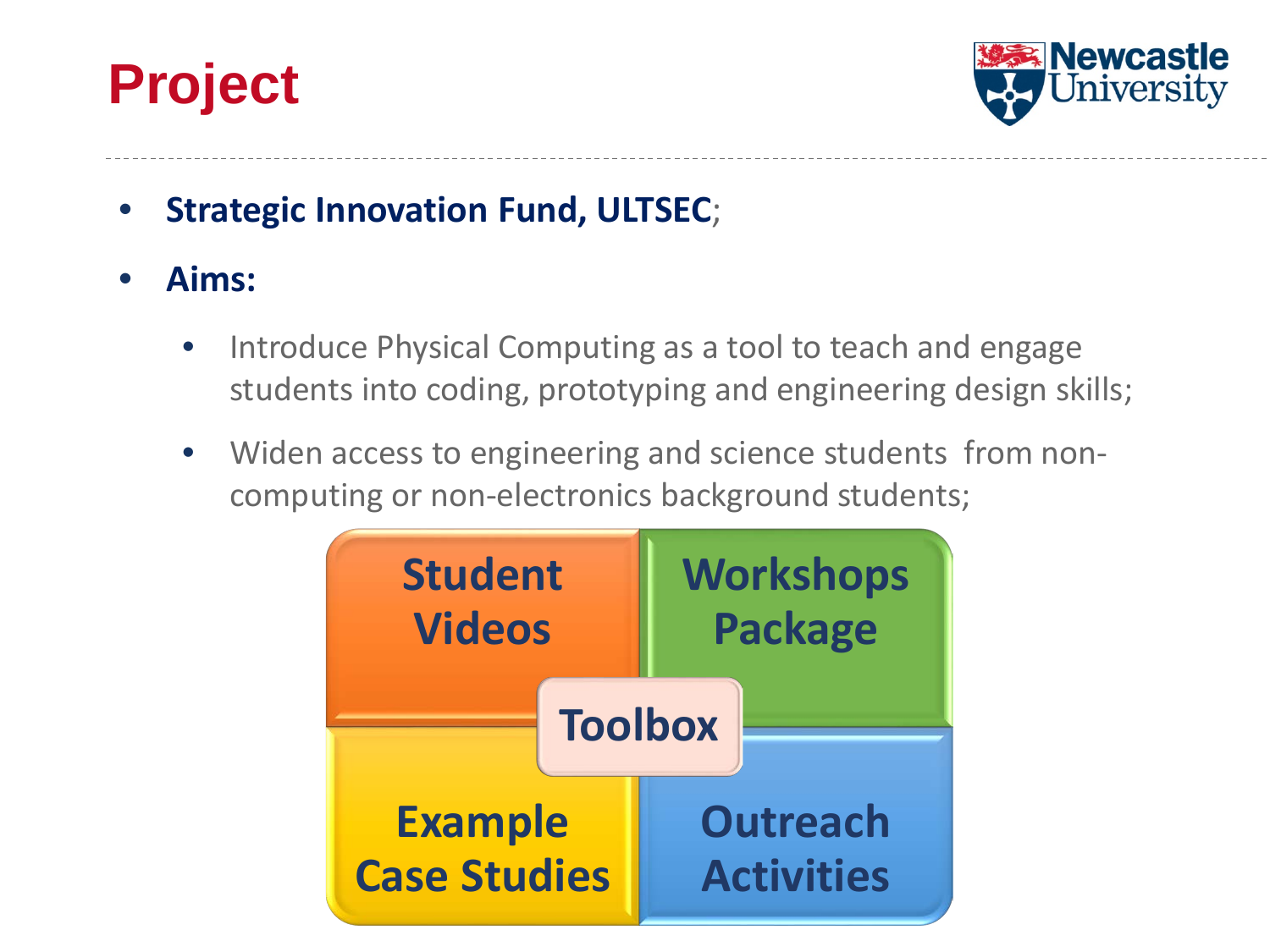# **Workshops**



• **Student videos** used as workshop primer;

### • **Comprehensive package:**

- **BBC Micro:bits**
- Raspberry Pi
- Sensors
- Motion control
- 3D Printing

#### • **Themed:**

- **Environment**
- Fitness
- Bionic Hand

#### • **Student Feedback:**

- **Surveys**
- **Focus Groups**













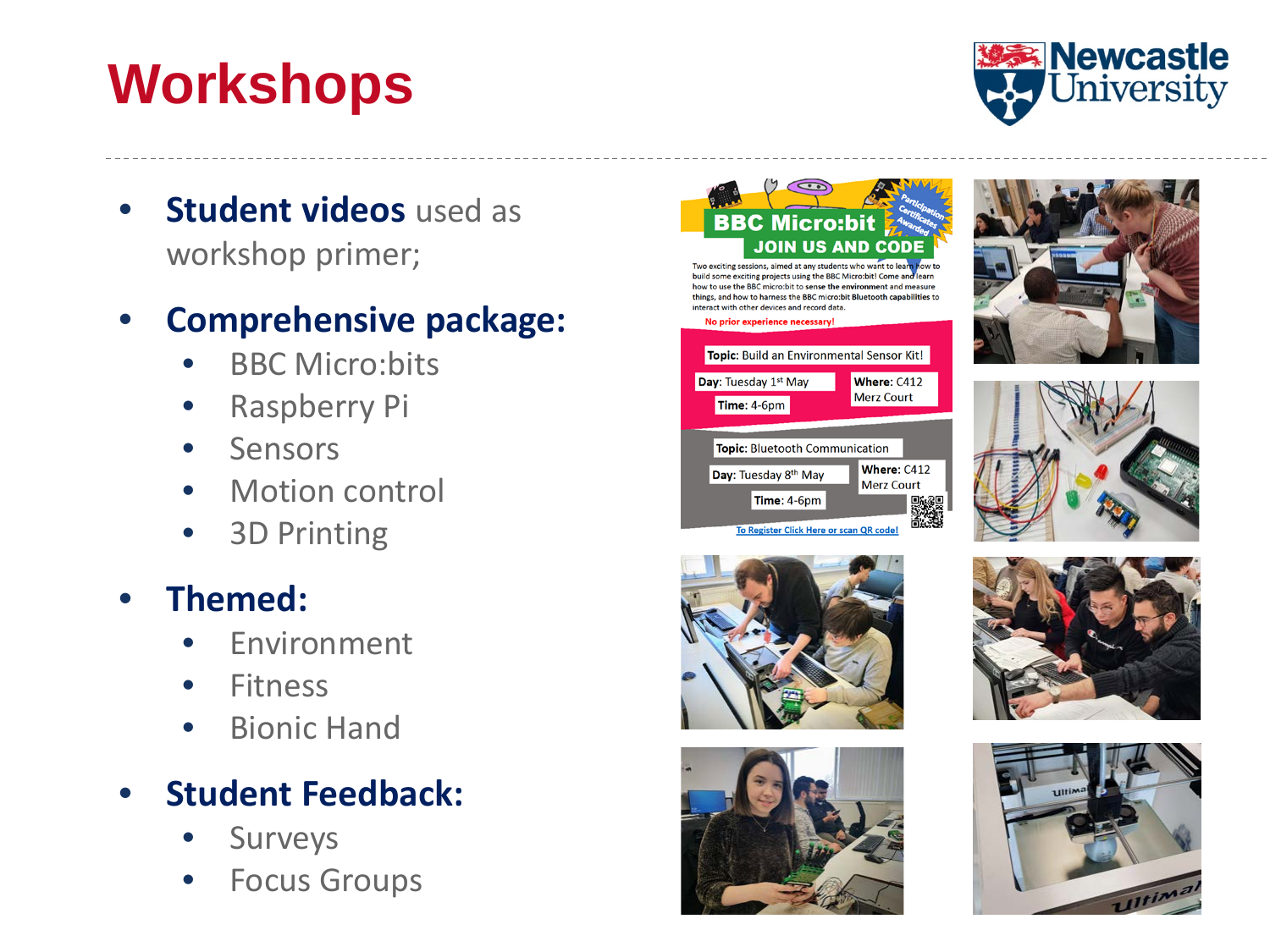## **Student Feedback**





#### **Interesting Content Improved Understanding Embed into Modules**





Level of Agreement